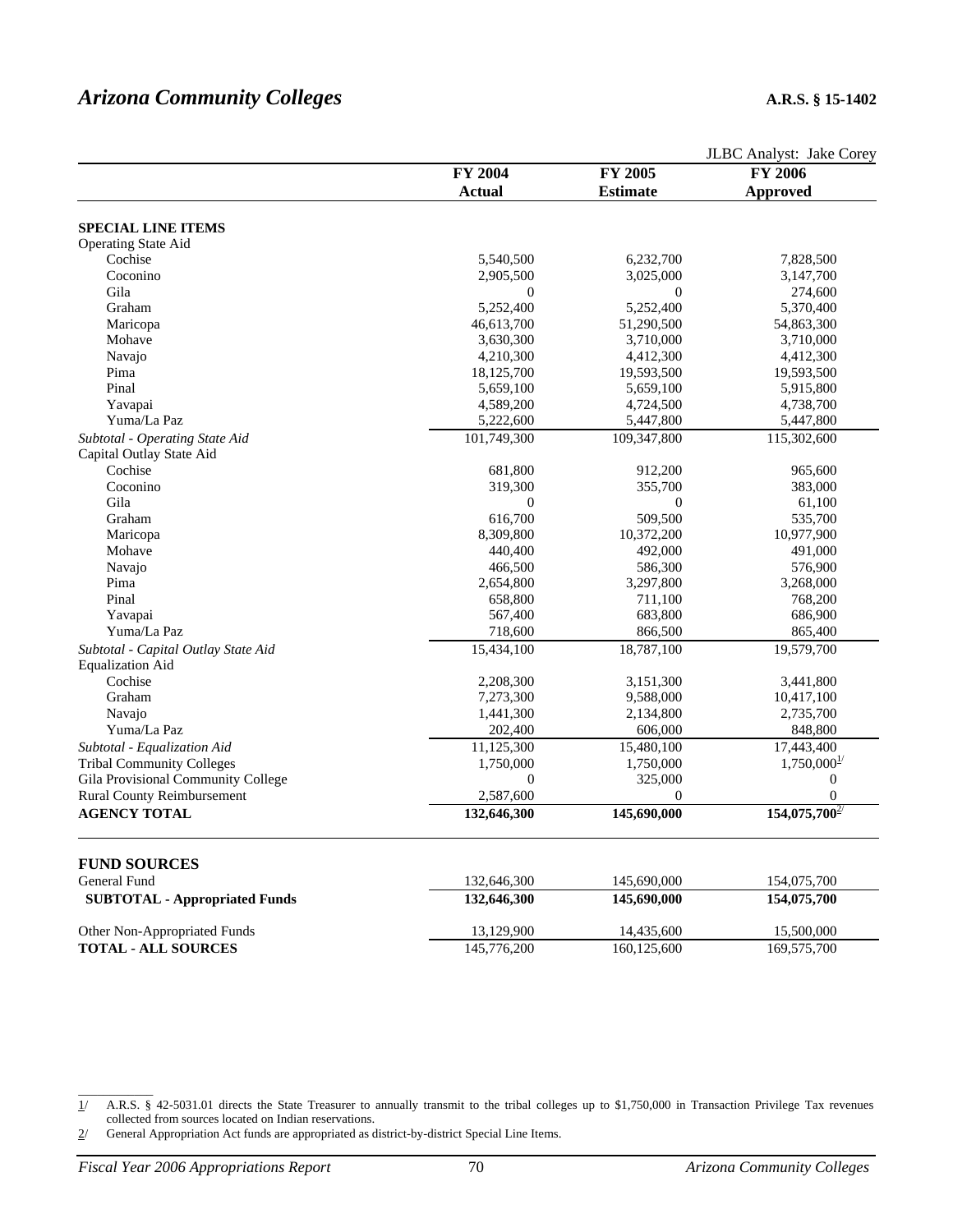**AGENCY DESCRIPTION** *—* The Arizona community college system is comprised of 10 college districts and 1 provisional district. Arizona's community colleges provide programs and training in the arts, sciences and humanities, and vocational education leading to an Associates degree, Certificate of Completion, or transfer to a Baccalaureate degree-granting college or university.

|                                                                                        | FY 2003   | FY 2004 | FY 2006  |
|----------------------------------------------------------------------------------------|-----------|---------|----------|
| PERFORMANCE MEASURES                                                                   | Actual    | Actual  | Approved |
| • % of students who transfer to Arizona public<br>universities without loss of credits | <b>NA</b> | NΑ      | 96       |
| • No. of applied Baccalaureate programs                                                | ΝA        | NΑ      | 8        |
| collaboratively developed with universities                                            |           |         |          |

**Comments:** The community colleges did not submit information for any measure labeled as "NA."

### *Special Line Items*

### *Operating State Aid*

The budget provides \$115,302,600 from the General Fund for Operating State Aid in FY 2006.

The approved amount includes an increase of \$5,954,800 from the General Fund in FY 2006 to fully fund the statutory formula for Operating State Aid.

These Special Line Items provide each community college district with funds for continuing operating and maintenance expenses pursuant to A.R.S. § 15-1466.

The Operating State Aid formula adjusts state aid in an amount that reflects only growth in the full-time student equivalent (FTSE) enrollment count. This enrollment adjustment is calculated by multiplying the increase in the most recent year's actual FTSE for each district by the average state aid per FTSE appropriated in the current fiscal year. (For FY 2006, the last actual FTSE data was from FY 2004.) The formula "holds harmless" districts with declining FTSE enrollment, as the formula does not adjust state aid downward for these districts. Audited enrollment is 115,873 FTSE and grew by 6,069 FTSE, or 5.5%. *(See Table 1 for additional FTSE information.)* 

The Higher Education Budget Reconciliation Bill (Laws 2005, Chapter 330) amended the Operating State Aid formula to prohibit a district from receiving growth funding unless the district's most recent audited FTSE count exceeds its highest audited FTSE count recorded from and after FY 2004.

Under the new formula, district funding will still be held harmless against declining enrollment; however, a district with declining enrollment in one year will not qualify for growth funding in subsequent years until the district's new enrollment total exceeds its highest enrollment total prior to any decline.

| <b>Table 1</b>  |                                     |             |               |
|-----------------|-------------------------------------|-------------|---------------|
|                 | <b>Community College Enrollment</b> |             |               |
|                 | FY 2003                             | FY 2004     | Percentage    |
| <b>District</b> | <b>FTSE</b>                         | <b>FTSE</b> | <b>Change</b> |
| Cochise         | 4,344                               | 6,035       | 38.9%         |
| Coconino        | 1,694                               | 1,824       | 7.7%          |
| Gila            | $\mathbf{\Omega}$                   | 291         | N/A           |
| Graham          | 2,426                               | 2,551       | 5.2%          |
| Maricopa        | 64.826                              | 68.612      | 5.8%          |
| Mohave          | 2,343                               | 2,338       | (0.2)%        |
| Navajo          | 2,792                               | 2,747       | (1.6)%        |
| Pima            | 20,611                              | 20,425      | (0.9)%        |
| Pinal           | 3,386                               | 3,658       | 8.0%          |
| Yavapai         | 3,256                               | 3,271       | 0.5%          |
| Yuma/La Paz     | 4,126                               | 4,121       | (0.1)%        |
| Total           | 109,804                             | 115,873     | 5.5%          |

## *Capital Outlay State Aid*

The budget provides \$19,579,700 from the General Fund for Capital Outlay State Aid in FY 2006.

The approved amount includes an increase of \$792,600 from the General Fund in FY 2006 to fully fund the statutory formula for Capital Outlay State Aid.

These Special Line Items provide the community college districts with funds for capital land, building, and equipment needs pursuant to A.R.S. § 15-1464.

The Capital Outlay State Aid formula provides per capita funding to districts based on the district's size and the most recent year's actual audited FTSE. The statutory formula provides \$210 per FTSE for districts with 5,000 or less FTSE or \$160 per FTSE for districts with greater than 5,000 FTSE.

### *Equalization Aid*

The budget provides \$17,443,400 from the General Fund for Equalization Aid in FY 2006.

The approved amount includes an increase of \$1,963,300 from the General Fund in FY 2006 to fully fund the statutory formula for Equalization Aid.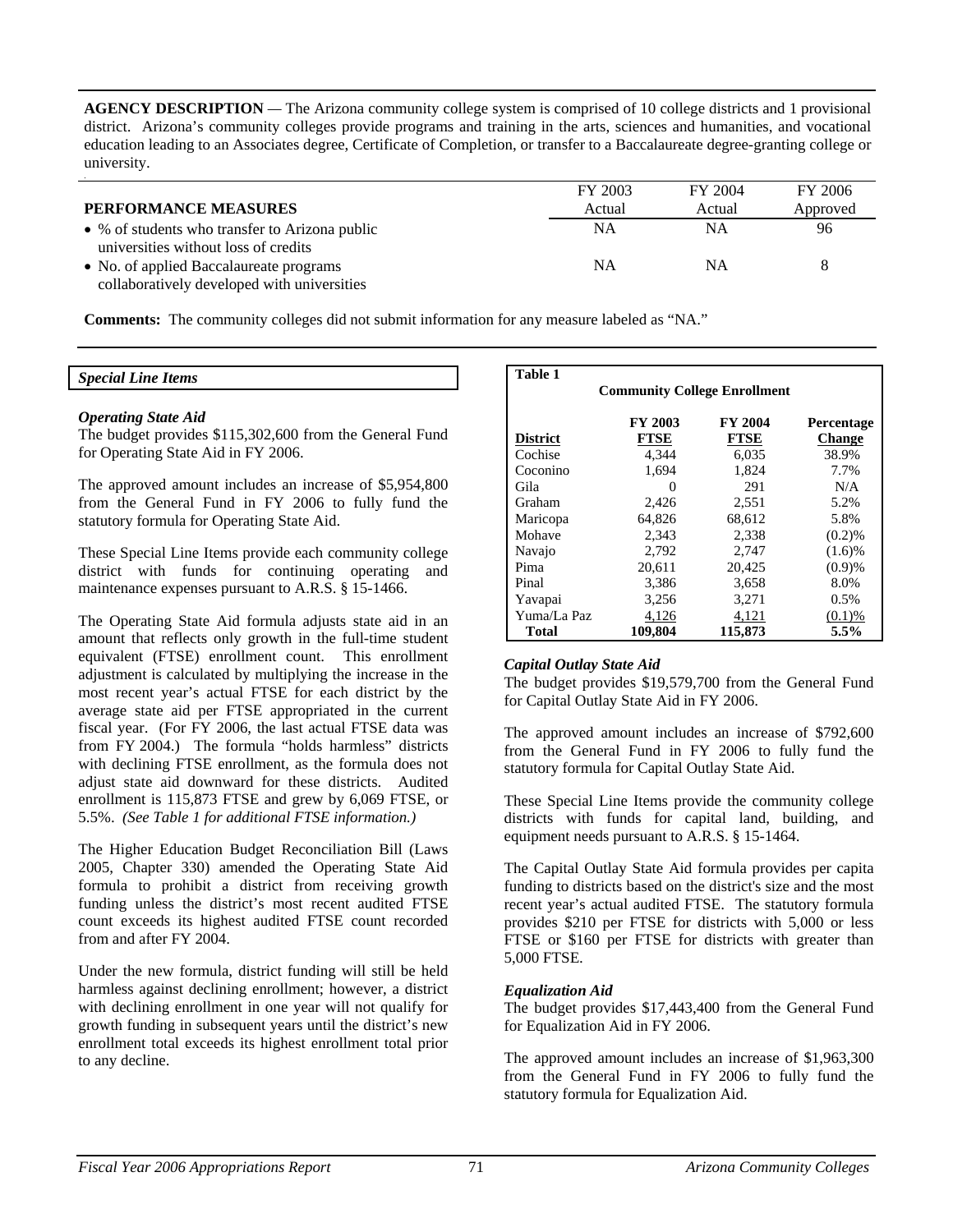These Special Line Items provide additional state aid to qualifying community college districts whose tax base is insufficient to provide adequate funding for continuing operations and maintenance pursuant to A.R.S. § 15-1468.

Equalization Aid is paid to community college districts with property tax bases that are less than the minimum assessed value specified in A.R.S. § 15-1402. Under the Equalization Aid formula, the minimum assessed valuation is increased by the average growth in actual assessed valuation for the 2 most recent years for all rural districts with populations of less than 500,000 persons. For the FY 2006 Equalization Aid formula calculation, the minimum assessed valuation is \$862,304,800.

Equalization Aid is paid out based on the difference between minimum assessed valuation and the most recent actual assessed valuation for the district. Equalization Aid is calculated at the lesser of \$1.37 per \$100 of the district's assessed valuation or the district's levy rate.

# *Tribal Community Colleges*

The budget provides \$1,750,000 from the General Fund for Tribal Community Colleges in FY 2006. This amount is unchanged from FY 2005.

The Tribal Community Colleges Special Line Item provides tribal community colleges with funding for maintenance, renewal, and capital expenses. Pursuant to A.R.S. § 42-5031.01, the State Treasurer shall annually transmit to the colleges a total of up to \$1,750,000 in Transaction Privilege Tax revenues collected from sources located on Indian reservations. Diné College is currently the only college eligible to receive funds, and therefore, receives all available funding. Given the language of A.R.S. § 42-5031.01, these monies do not appear in the General Appropriation Act.

# *Gila Provisional Community College*

The FY 2006 budget provides \$335,700 from the General Fund for Gila Provisional Community College, but includes the funding in the Operating State Aid and Capital Outlay State Aid Special Line Items. In comparison, the FY 2005 budget provided \$325,000 for Gila Provisional Community College, but included the funding in a separate budget line item. Actual state funding provided to Gila, therefore, will increase by \$10,700 in FY 2006.

The Gila Provisional Community College Special Line Item was created to provide Gila with one-time funding in FY 2005. Since Gila will begin to receive Operating State Aid and Capital Outlay State Aid in FY 2006, Gila's funding will no longer appear in this special line item and will instead be transferred to the Operating State Aid and Capital Outlay State Aid Special Line Items.

The statutory formulas for Operating State Aid and Capital Outlay State Aid fund provisional districts in the same manner as regular districts. Funding is based on the most recent year's actual FTSE. Provisional districts are not eligible to receive Equalization Aid.

A county may form a provisional community college district if the county does not meet the minimum assessed valuation and population requirements necessary to form a community college district pursuant to A.R.S. § 15-1402. Gila qualifies because its \$365,997,600 assessed valuation falls below the \$862,304,800 minimum valuation. Some community college districts also fall below the minimum valuation requirement; however, those districts have been grandfathered in as community college districts.

Voters must approve the formation of a provisional district and a primary property tax rate to fund the operations of the district. Provisional districts have the same powers and duties as existing districts, except that provisional districts must contract with existing districts to award degrees.

## *Rural County Reimbursement*

The Rural County Reimbursement Special Line Item reimburses community college districts for students enrolled from counties that are not a part of an established community college district. The appropriation is funded from the General Fund. Pursuant to A.R.S. § 15-1469.01, the FY 2004 expenditure of \$2,587,600 was offset by a corresponding reduction in the counties' sales tax apportionment. The payments made on behalf of the counties are not included in county expenditure limits established in the Arizona Constitution. The FY 2005 and FY 2006 dollar amounts are not yet known. Given the language of A.R.S. § 15-1469.01, these monies do not appear in the General Appropriation Act.

# *Additional Legislation*

# *Higher Education Budget Reconciliation Bill*

The Higher Education Budget Reconciliation Bill (Laws 2005, Chapter 330) established the Arizona Partnership for Nursing Education Demonstration Project. The purpose of the project is to enhance nursing education programs in Arizona, with the goal of doubling the current number of nursing graduates in the state by FY 2010.

The Higher Education Budget Reconciliation Bill also established the Nursing Education Demonstration Project Fund. Monies in the fund shall be allocated to Arizona public universities and community colleges based on a comparison of the number of nursing students graduating in FY 2005 from those institutions. Monies allocated to the universities shall be administered by the Arizona Board of Regents, while monies allocated to the community colleges shall be administered by the Arizona Department of Commerce.

The Higher Education Budget Reconciliation Bill annually appropriates \$4,000,000 from the General Fund to the Nursing Education Demonstration Project Fund from FY 2006 through FY 2010. Based on available projections of FY 2005 nursing graduates, we estimate that, of the